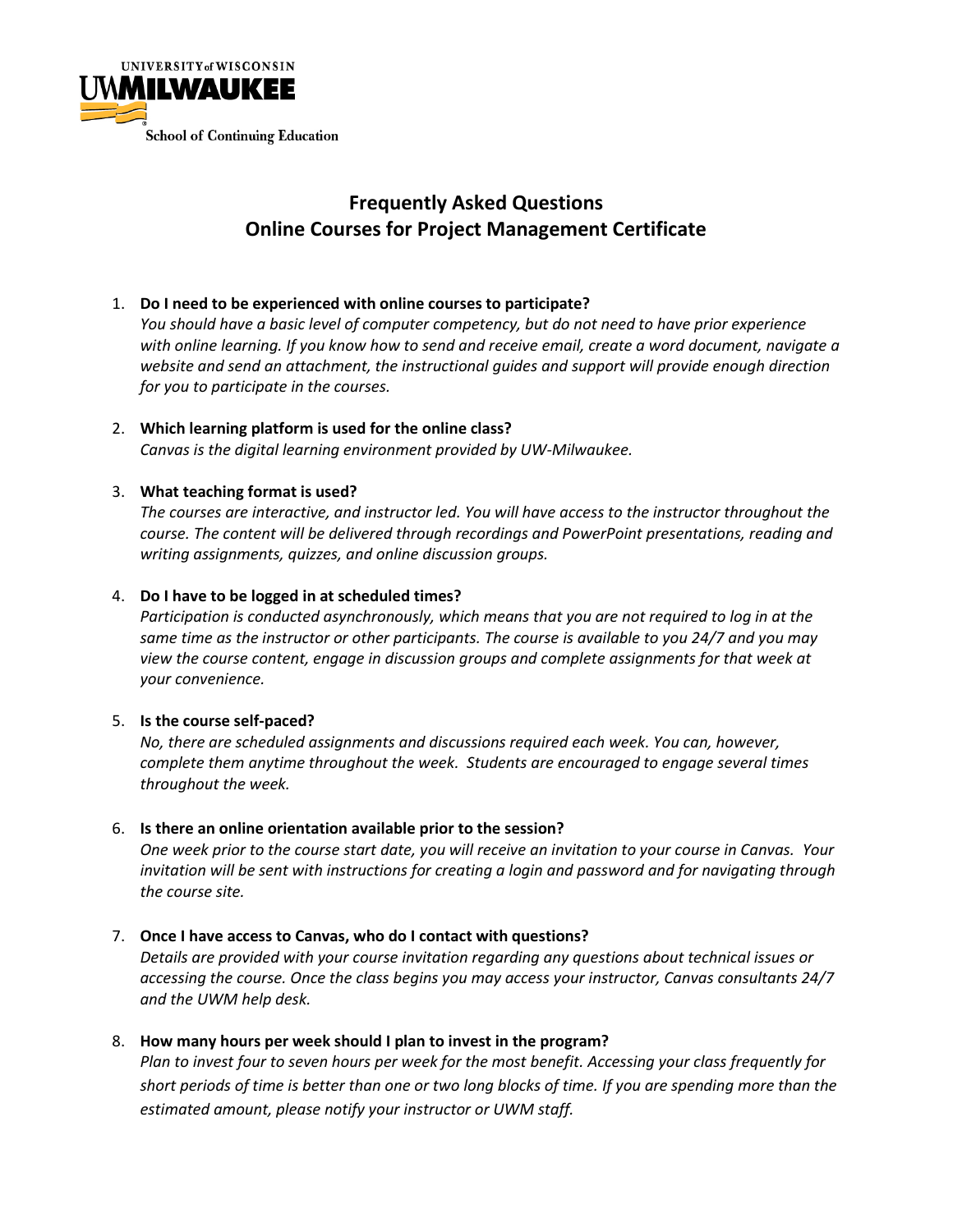#### 9. **Will I receive a course outline and syllabus?**

*The course summary will be available within the course. You may also view course descriptions and outlines on our website.* 

#### 10. **Is the content in an online course the same as in the face-to-face course?**

*The courses cover the same knowledge areas and subjects but may differ in exercises and discussions based on the online format and instructor preferences.*

#### 11. **Will there be any scheduled conference calls?**

*There will be an option to participate in scheduled class conference calls for some classes at no additional cost. This is not a required activity, but an additional benefit for those who can participate. One or two courses may require that you collaborate with other participants. You may choose to set up conference calls with your group.*

## 12. **What hardware/software will I need?**

*You need reliable internet access to play video lectures, read and download written materials, submit assignments, participate in online discussions, and take online quizzes. You can access Canvas on your phone with the Canvas App, but we recommend using a laptop or desktop computer for most of your work. This will give you a large enough screen, keyboard, and sound. The following browsers are fully supported:* 

- *• Chrome (versions 75 and 76)*
- *• Firefox (versions 67 and 68)*
- *• Edge 44 (Windows only)*
- *• Safari 11 and 12 (Macintosh only)*

## 13. **Can I use my mobile device?**

*Yes, there are Canvas student mobile apps for iOS and Android devices. You may find that the best use of the Canvas Apps is for viewing lectures, participating in discussions, and, most of all, receiving push notifications for course announcements. Submitting files for assignments is best done on a laptop or desktop. To help you decide how you want to use your mobile device for Canvas classes, here are useful guides:*

*Canvas Student [Android](https://community.canvaslms.com/docs/DOC-9811-canvas-student-android-guide-table-of-contents) Guide Canvas [Student](https://community.canvaslms.com/docs/DOC-9867-canvas-by-instructure-ios-guide-table-of-contents) iOS Guide*

## 14. **Will there be hard copies of materials available?**

*If you choose to save and print course materials, you may do so from the course site. This may include word documents, PDF documents and PowerPoint presentations.* 

#### 15. **Are there books to purchase?**

*Two courses require purchased books: "Empowering Project Teams: Facilitating Communication and Collaboration" and "Managing Multiple Projects." Please refer to the course website for the book titles. The total cost for all required book purchases will be approximately \$65.*

#### 16. **What is the deadline for enrollment?**

*We prefer enrollments at least 5 business days prior to the course start date. After that deadline, please contact our office for enrollment options.*